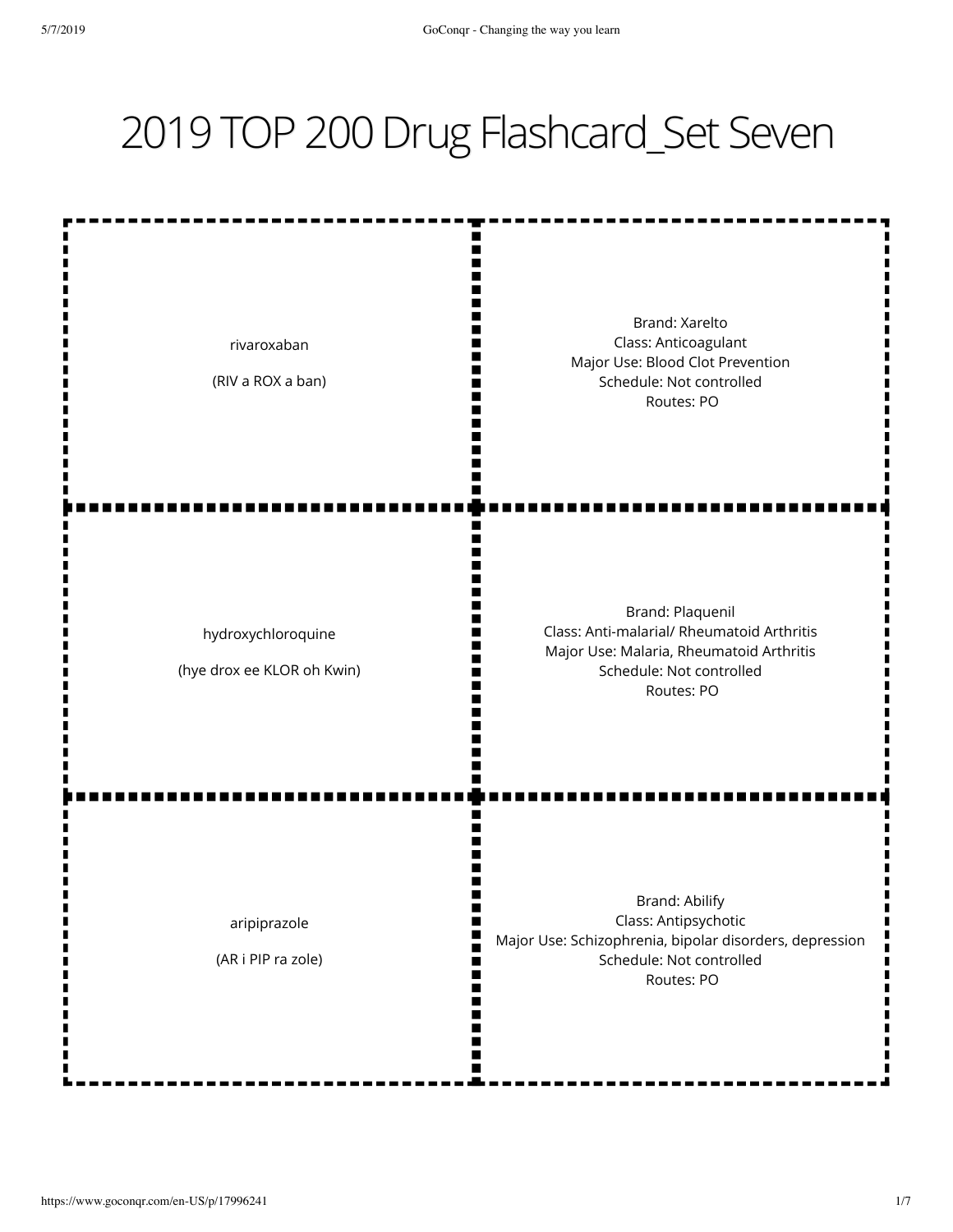| mometasone nasal spray<br>(moe MET a sone) | <b>Brand: Nasonex</b><br>Class: Corticosteroid<br>Major Use: Allergic Rhinitis, Nasal Polyp<br>Schedule: Not controlled<br>Routes: Inhalation |
|--------------------------------------------|-----------------------------------------------------------------------------------------------------------------------------------------------|
| sumatriptan<br>(SOO ma TRIP tan)           | <b>Brand: Imitrex</b><br>Class: Serotonin Agonist<br>Major Use: Migraine & Cluster Headache<br>Schedule: Not controlled<br>Routes: PO, IM     |
| lansoprazole                               | Brand: Prevacid<br>Class: Proton Pump Inhibitor<br>Major Use: GERD, Gastric Ulcer, h. pylori<br>Schedule: Not controlled<br>Routes: PO        |

57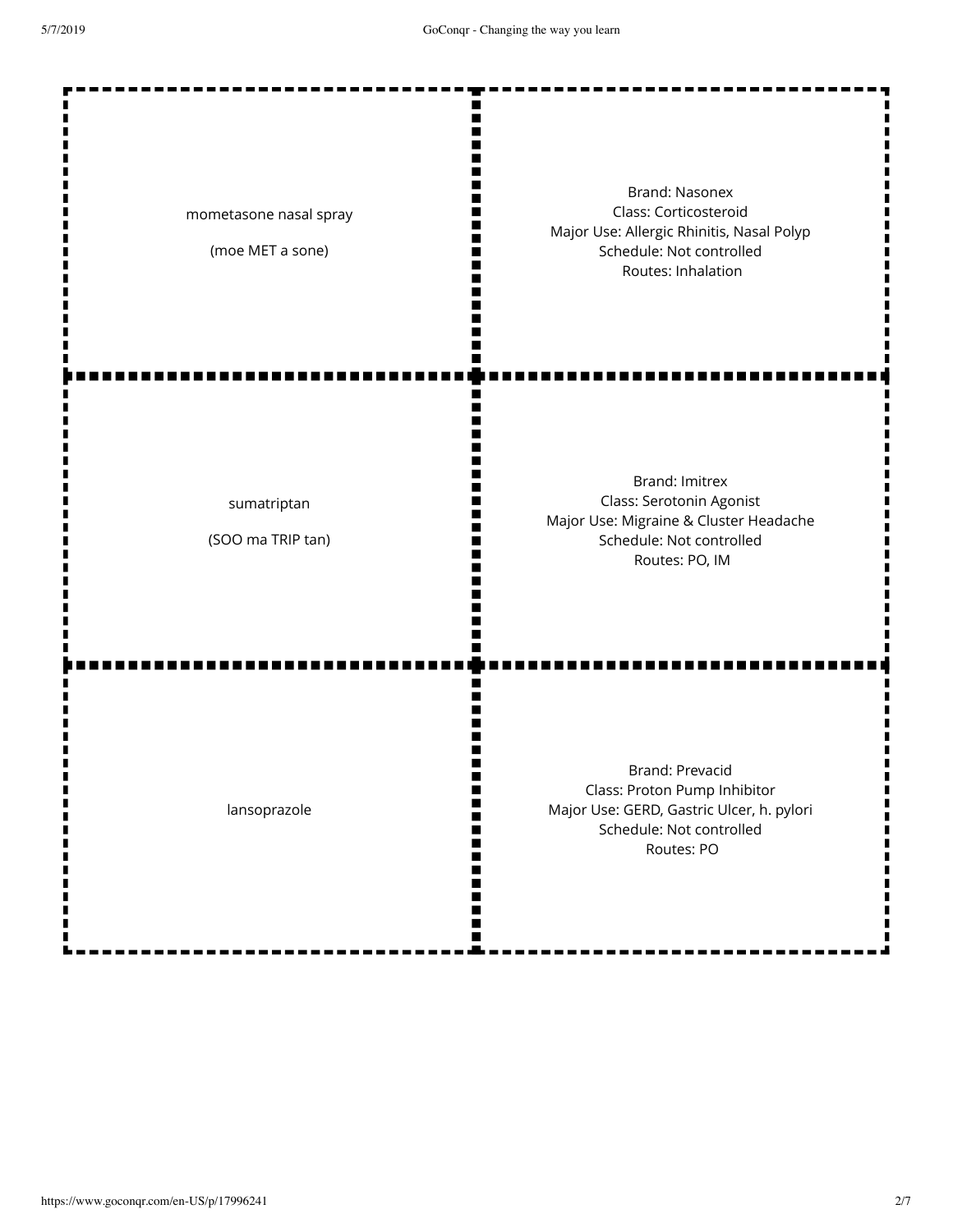| baclofen<br>(BAK loe fen)        | <b>Brand: Lioresal</b><br>Class: Skeletal Muscle Relaxant<br>Major Use: Spasticity<br>Schedule: Not controlled<br>Routes: PO           |
|----------------------------------|----------------------------------------------------------------------------------------------------------------------------------------|
| mirtazapine<br>(mir TAZ a peen)  | Brand: Remeron, Remeron SolTab<br>Class: Tetracyclic Antidepressant<br>Major Use: Depression<br>Schedule: Not controlled<br>Routes: PO |
| risedronate<br>(RIS e DROE nate) | Brand: Actonel<br>Class: Bone Resorption Inhibitor<br>Major Use: Osteoporosis<br>Schedule: Not controlled<br>Routes: PO                |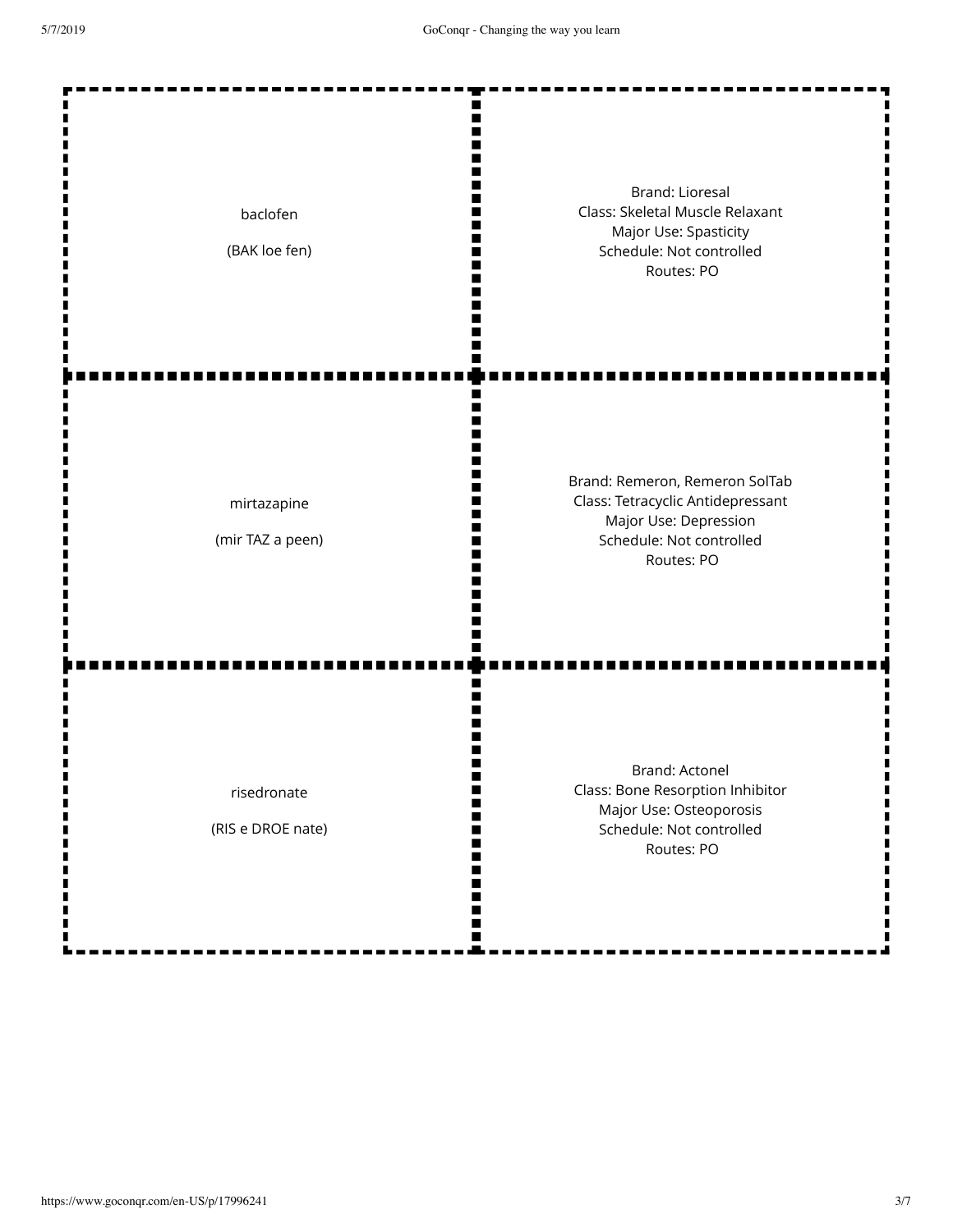| promethazine<br>(pro METH a zeen)                 | ∎<br>Brand: Phenergan<br>Class: Anti-nausea / Anti-emetic<br>٠<br>Major Use: Allergic conditions, nausea/vomiting, sedation<br>Schedule: Not controlled<br>Routes: PO, IM, IV, PR |
|---------------------------------------------------|-----------------------------------------------------------------------------------------------------------------------------------------------------------------------------------|
| nitroglycerin sublingual<br>(nye troe GLIS er in) | n<br>Brand: Nitrostat, Nitrolingual<br>Class: Nitrate Vasodilator<br>Major Use: Angina<br>Schedule: Not controlled<br>Routes: SL                                                  |
| digoxin<br>(di JOX in)                            | Ш<br>Brand: Lanoxin, Lanoxicaps, Digitek<br>Class: Inotrope<br>Ⅲ<br>Major Use: CHF, Atrial Fibrillation<br>Schedule: Not controlled<br>Routes: PO, IM, IV<br>W<br>ш<br>W<br>W     |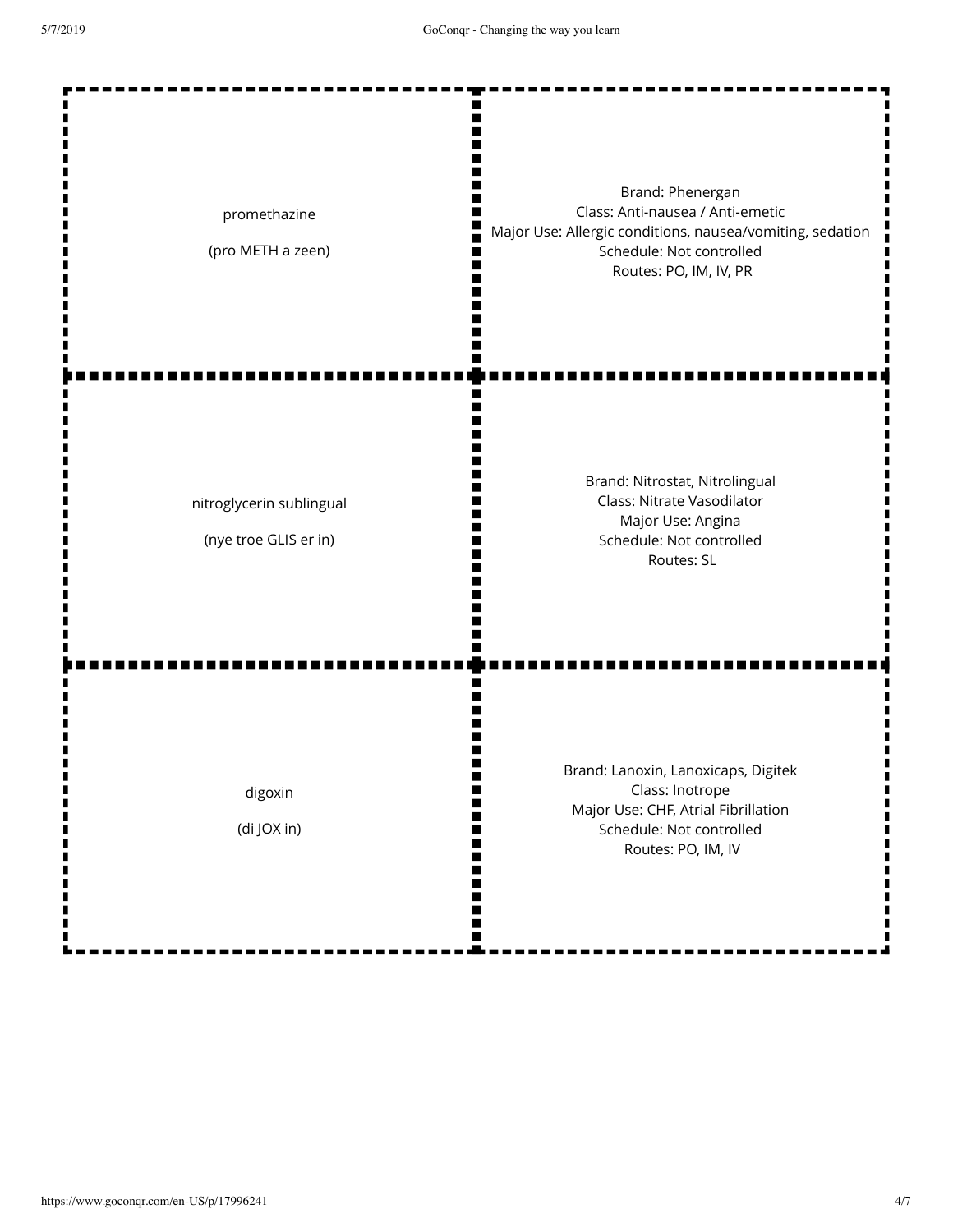Ш п  $\blacksquare$ П

m H ш m

ш

Ш ш

п

П П H Ш m

albuterol + ipratropium inhaler

(al BUE ter ol) + (IP ra TRO pee um)

Brand: Combivent Respimat Class: B2 Receptor Agonist + Anticholinergic Major Use: COPD Schedule: Not controlled Routes: Inhalation

prednisolone

(pred NIS oh lone)

Brand: Orapred, Orapred ODT, Pediapred, Prelone Class: Corticosteroid Major Use: Asthma, inflammation Schedule: Not controlled Routes: PO, Ophthalmic

verapamil

(ver AP a mil)

Brand: Calan, Calan SR, Covera-HS, Verelan, Verelan PM Class: Calcium Channel Blocker Major Use: Angina, Hypertension, Atrial Fibrillation Schedule: Not controlled Routes: PO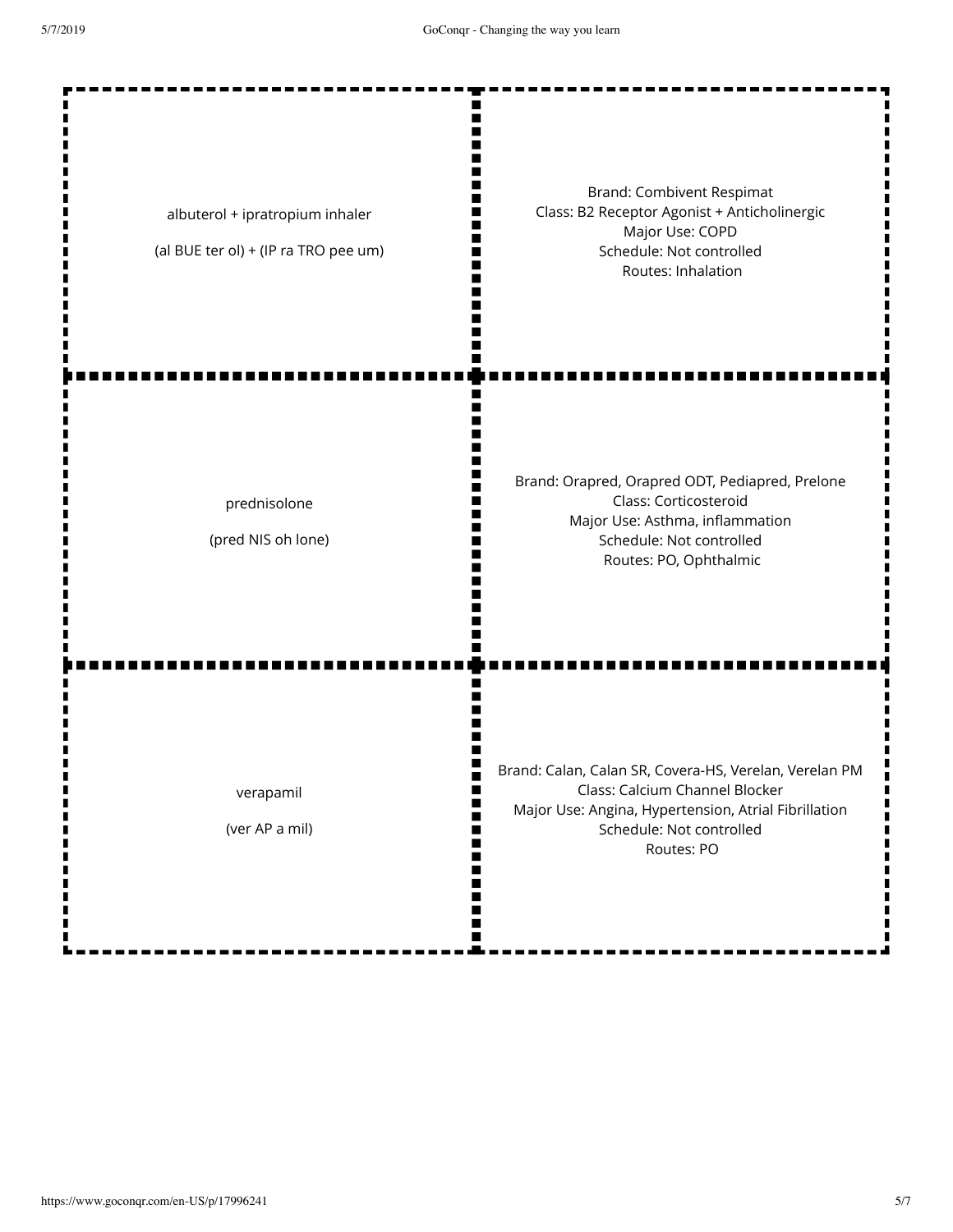